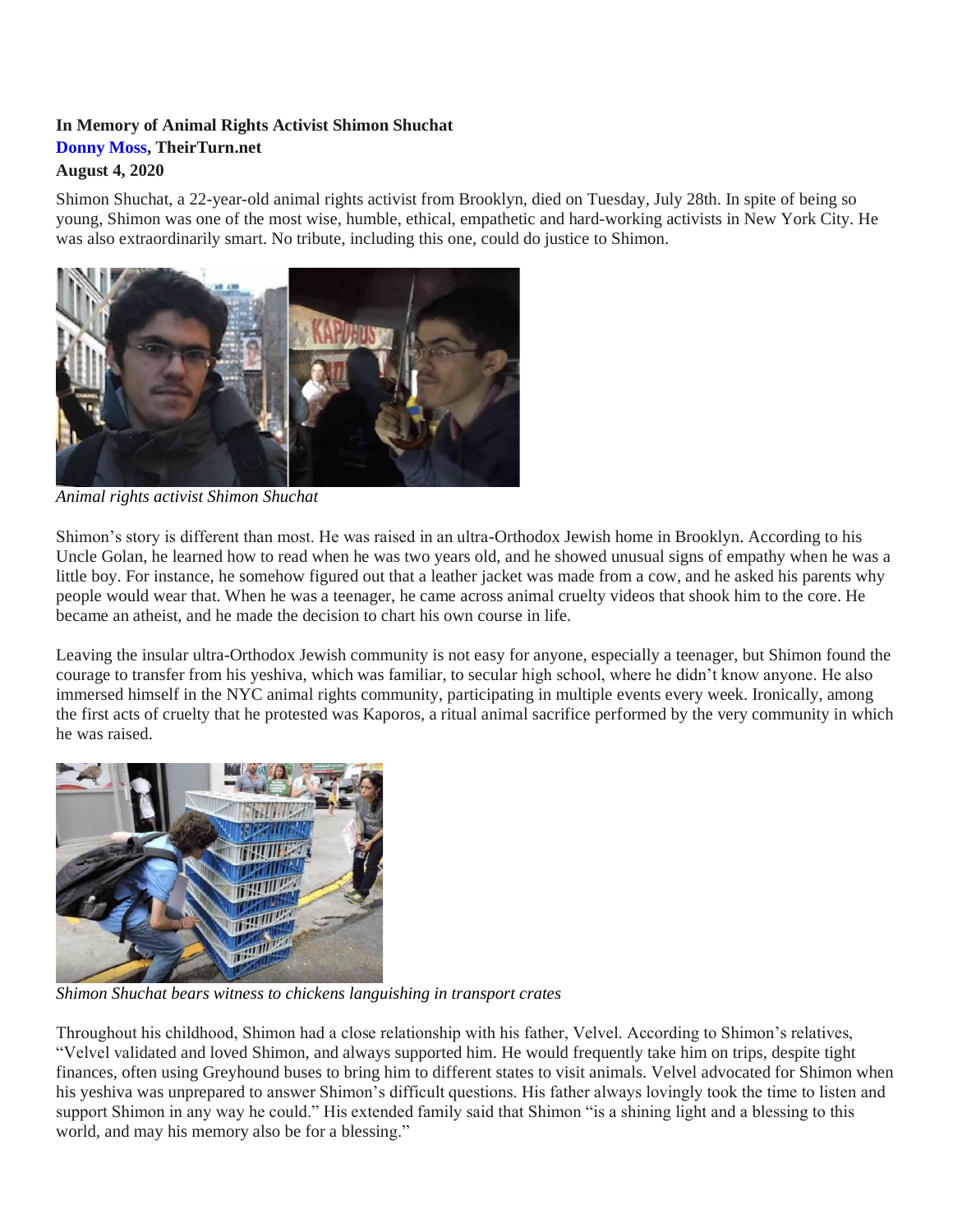In 2015, Shimon was accepted to Cornell, and he brought NYC-style activism to a reserved animal rights club on campus. After college, he returned to NYC and worked in the animal rights movement until he passed away. He talked about going to law school one day.



*Animal rights activists Shimon Shuchat and Rina Deych*

Shimon was a quiet, shy, and anxious person, but, according to his fellow activists, he stepped far outside of his comfort zone in order to advocate for the animals. Rina Deych, an activist in NYC who mentored Shimon when he joined the movement, fondly recalls a Kaporos protest during which she offered Shimon a bullhorn to lead the chants. "He shyly refused," Rina said, "But when he didn't like the accent I used to pronounce a Hebrew phrase, he grabbed the megaphone from me and led the chants for the duration of the protest. His willingness to prioritize the animals over his anxiety demonstrated just how committed and compassionate he was."



*Shimon Shuchat advocating for captive animals and showing his support for LGBTQ equality*

His colleague Nadia Schilling, who also served as a mentor to Shimon, said, "Shimon's work for animals was unmatched by any person I've ever worked within the animal rights movement. It's easy to lose hope and feel defeated in this line of work, but I honestly believed that, with Shimon by my side, we could make this world a better place."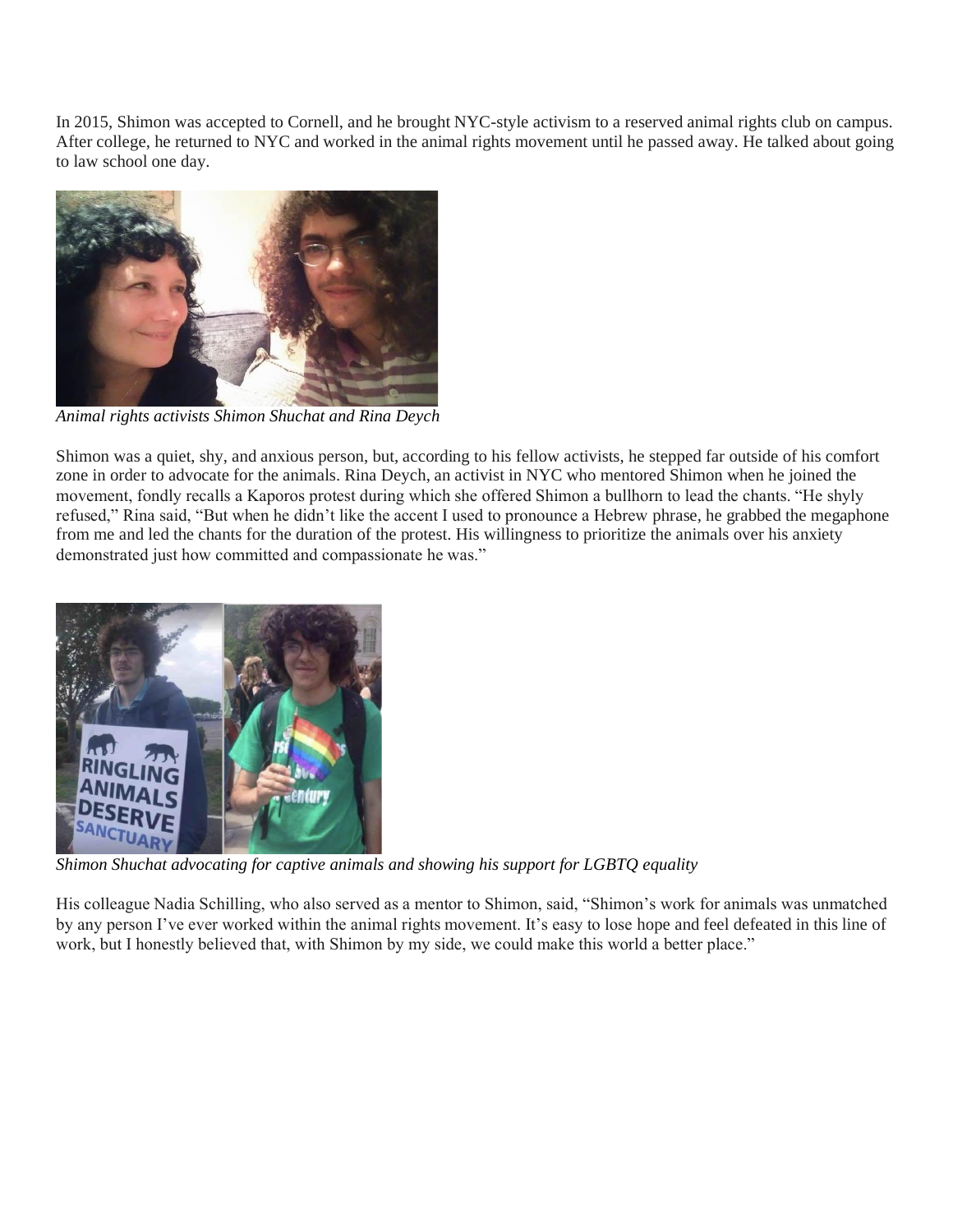

*Shimon Shuchat participates in an Direct Action Everywhere disruption at Whole Foods, protesting the Company's "humane meat" advertising.*

Unaware of Shimon's anxiety, Nadia asked him to testify in front of the NYC Council in support of legislation to ban the sale of ban foie gras. "He intentionally waited until after he delivered his remarks to confess that public speaking exasperated his anxiety. He knew I wouldn't have asked if I had been aware of his fear, and he didn't want to let down me or the animals. That's how selfless he was."

Shimon set the bar high for his activist colleagues with his impeccable work ethic and selflessness. He was singularly focused on reducing animal suffering, and he had no interest in the material world or even the basic comforts that most of us take for granted. One summer during college, Shimon asked if he could do an internship with TheirTurn. "I was reluctant because he was so serious and had such high standards, but I wanted to support him," said Donny Moss. "He worked so efficiently that he completed his assignments more quickly than I could create them. If I didn't force him to take a break for lunch by putting the food on top of his keyboard, then he would not have eaten."



*Shimon Shuchat phone banking for Voters for Animal Rights (VFAR) in support of the NYC bill to ban the use of wild animals in circuses*

Shimon's asceticism was stunning at times. "One day, while running an errand, Shimon and I walked into Insomnia Cookie, which had just added a vegan cookie to its menu. When I offered to buy him one, Shimon asked me to donate the amount of money I would have spent on the cookie to PETA. Even after explaining that I could buy him a cookie AND make a contribution to PETA, I practically had to use force to get him to eat the cookie, which I knew that he secretly wanted."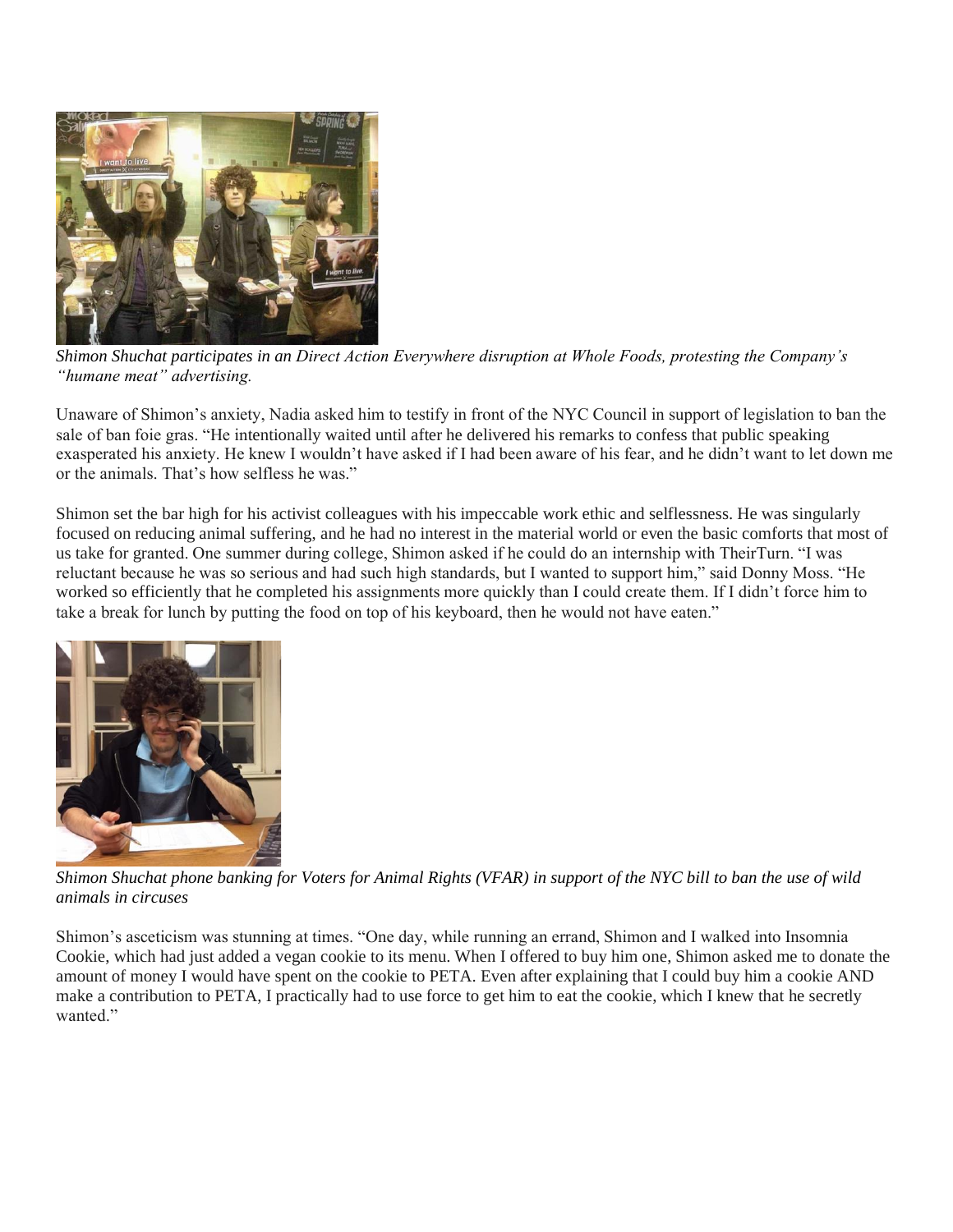

*Shimon Shuchat advocating for the use of coins instead of live chickens during a religious ritual called Kaporos*

Shimon was painfully humble for someone who contributed so much. "People like Shimon, who work so hard behind the scenes with no public recognition, are the pillars of our movement," said Nadia.

Perhaps more than anything, Shimon was empathetic. His uncle Golan said that he "felt things extraordinarily deeply" from a young age. One year during a Kaporos protest, Donny witnessed this firsthand when he found Shimon off to the side weeping. "In the face of so much cruelty and suffering, Shimon practically collapsed from a broken heart."



While delivering his testimony at the foie gras hearing at City Hall, Shimon made a plea that should, perhaps, be his parting message to those he left behind. "Regardless of our ethnicity, race, religion, or political affiliation, we should be unanimous in opposing and condemning cruelty directed at animals, who are among our society's most vulnerable members."



Shimon Shuchat participates in an animal rights protest in NYC

Shimon's father Velvel, Uncle Golan, Aunt Leah, Cousin Debbie, Rina, Nadia, Donny and others who cared about Shimon hope that Shimon, who made a lifetime of contributions in his short, 22 years, is resting in peace in a kinder place. "Shimon was a shining light and blessing to this world," according to his family, "May his memory also be for a blessing."